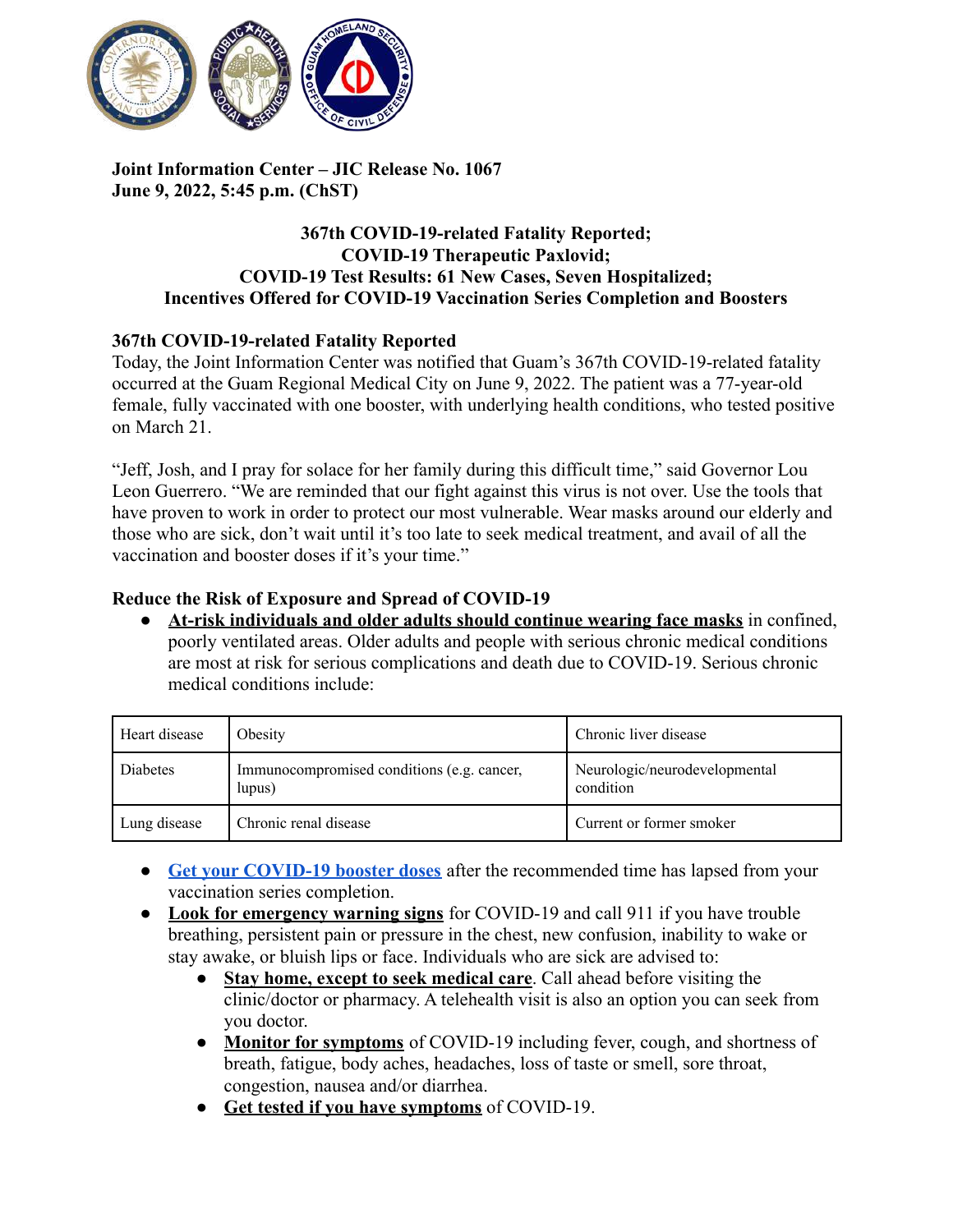- If you have symptoms, work hard to get tested for COVID-19 right away, and then speak with your physician about your treatment options.
- While waiting for test results, you should stay away from others, including staying apart from those living in your household.
- **Report Positive COVID-19 At-home Test Results to DPHSS** at [dphss.surveillance@dphss.guam.gov](mailto:dphss.surveillance@dphss.guam.gov).
- **Isolate if you have tested positive for COVID-19**. While in isolation:
	- a. Eat in a separate room or area; use a separate bedroom; use a separate bathroom. If sharing a bathroom, clean and disinfect after each use.
	- b. Avoid sharing personal items dishes, cups/glasses, silverware, towels, bedding or electronics (e.g., cellphone).
	- c. Wear a face mask.
	- d. Wash your hands often using soap and water, or hand sanitizer; avoid touching your eyes, nose, or mouth with unwashed hands.
	- e. Clean and disinfect "high touch" surfaces and items every day (tables, doorknobs, light switches, handles, desks, toilets, faucets, sinks, and electronics)

### **COVID-19 Therapeutic Paxlovid**

Earlier this year, DPHSS issued a standing order for a COVID-19 therapeutic called Paxlovid. Paxlovid was given emergency use authorization (EUA) by the U.S. Food and Drug Administration (FDA) for treatment of COVID-19. Treatment is indicated for recently diagnosed COVID-19 patients with mild-moderate symptoms. To avail of the COVID-19 oral pill therapeutic, eligible patients must consult with their physicians. Prescribing providers are advised to document SARS-CoV-2 viral test (lab-based antigen or PCR), and symptoms of COVID-19 for  $\leq$ 5 days.

Due to limited available supplies, prescribing physicians are advised to risk stratify based on the following criteria:

### **Highest Priority:**

- Not fully vaccinated; and
- Over the age of 50; and
- Has one or more comorbidities associated with increased risk of severe illness, hospitalization, or death referenced in

https://www.cdc.gov/coronavirus/2019-ncov/need-extra-precautions/people-with-medical -conditions.html; or

### **High Priority:**

- Fully vaccinated: and
- Over the age of 65; and

● Has two or more comorbidities associated with increased risk of severe illness, hospitalization, or death referenced in

https://www.cdc.gov/coronavirus/2019-ncov/need-extra-precautions/people-with-medical -conditions.html.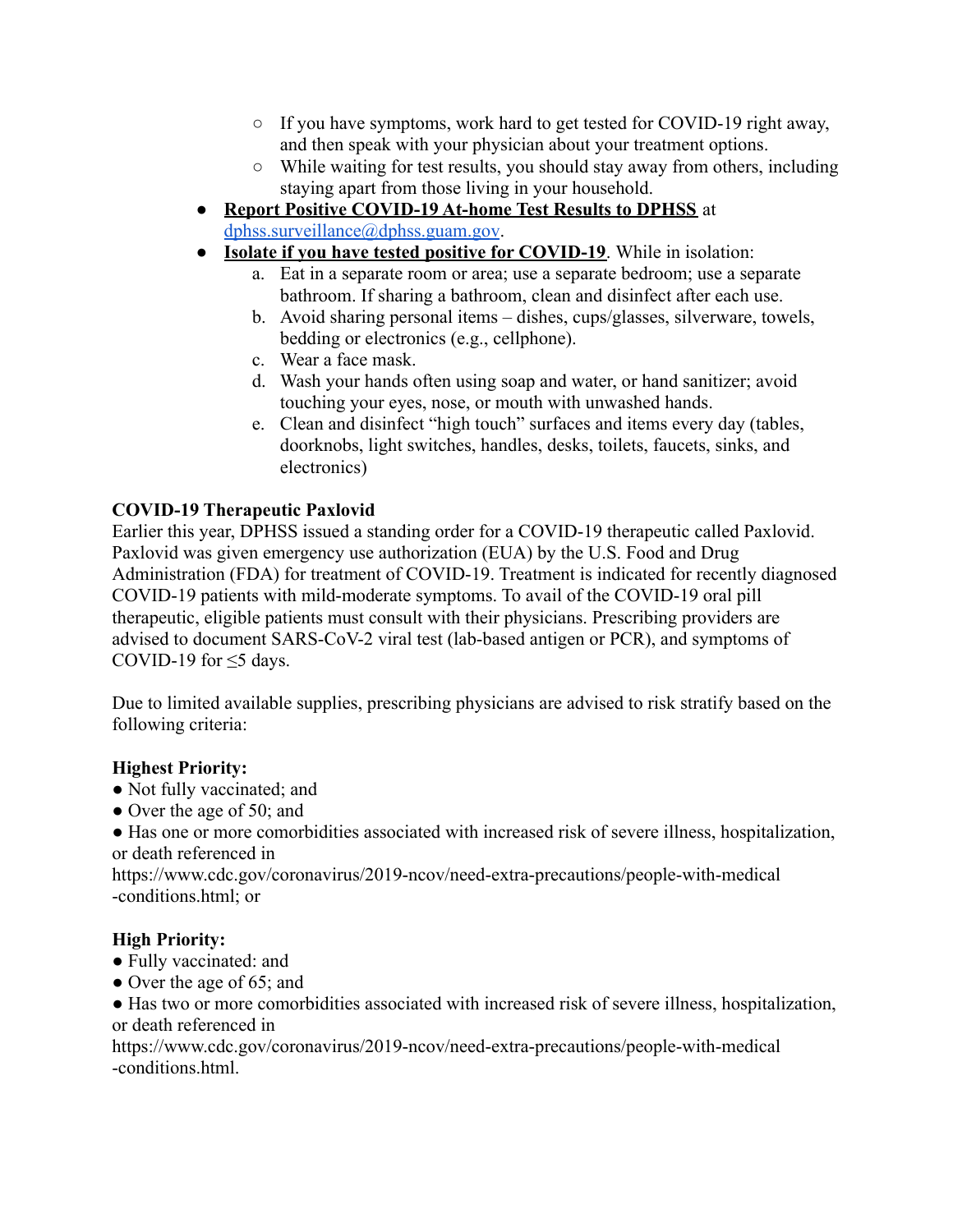Read the standing order for paxlovid [HERE.](https://dphss.guam.gov/wp-content/uploads/2022/02/Standing-Order-of-Paxlovid-signed-dated-48pg-1.pdf)

# **COVID-19 Test Results: 61 New Cases Reported**

Today, the Department of Public Health and Social Services (DPHSS) reported **61** new cases of COVID-19 from **457** specimens collected June 8, 2022. **13** of the cases reported today are through the Department of Defense. To date, there have been a total of **49,779** officially reported cases, **367** deaths, **480** cases in active isolation, and **48,932** not in active isolation.

| CENSUS as of 5 p.m.         | <b>GMH</b> | <b>GRMC</b> | <b>USNH</b> | <b>TOTAL</b> |
|-----------------------------|------------|-------------|-------------|--------------|
| COVID-19 Admission          |            |             |             |              |
| <b>Pediatric Admissions</b> |            | -           | -           |              |
| ICU                         |            |             |             |              |
| Ventilator                  |            |             |             |              |

### **Seven Hospitalized for COVID-19**

| <b>VACCINATION STATUS</b>   | <b>VACCINATED</b> | <b>UNVACCINATED</b> | INELIGIBLE (0-4 years old) |
|-----------------------------|-------------------|---------------------|----------------------------|
| Hospitalized                |                   |                     |                            |
| Total in Population*        | 137,068           | 4.539               | 12.229                     |
| Rate per 100,000 Population |                   | 44                  |                            |

SPECIAL NOTE: Based on today's data, if we were to compare two (2) hypothetical populations of 100,000 people each, vaccinated versus unvaccinated, there would be 4 vaccinated people hospitalized for COVID-19 compared to 44 unvaccinated people hospitalized for COVID-19. The risk of being hospitalized for COVID-19 is about 11 times higher for the unvaccinated as compared to the vaccinated. \*Estimated population is based on DPHSS Immunization Program analysis of 2020 Census data. Updates are expected pending further *Census 2020 data breakdown.*

# **Incentives Offered for COVID-19 Vaccination Series Completion and Boosters**

A program administered by the government of Guam is providing incentives to individuals 12 years of age and older who maintain their COVID-19 vaccinations who are:

- Completing their last dose in primary series; OR
- Receiving 1st Booster Dose; OR
- Receiving 2nd Booster Dose

Eligible residents may choose between IP&E gift certificates for \$25 gas at Shell Gas Stations OR \$25 at Shell Foody's Guam stores (alcohol and tobacco items excluded) *while supplies last*. **Gift certificates will only be offered at vaccination clinics at the Northern and Southern Region Community Health Centers, the Agana Shopping Center, and senior citizen outreach clinics**, *while supplies last***.**

### **Second COVID-19 Booster Doses Available**

Second doses of the COVID-19 booster are available to individuals ages 12 years and older who are moderately or severely immunocompromised. Eligible individuals may receive a second booster dose using an mRNA (Pfizer-BioNTech or Moderna) COVID-19 vaccine at least 4 months after the first booster dose.

Adults between the ages of 18 and 49 who are not moderately or severely immunocompromised and who received Janssen COVID-19 Vaccine as both their primary series dose and booster dose